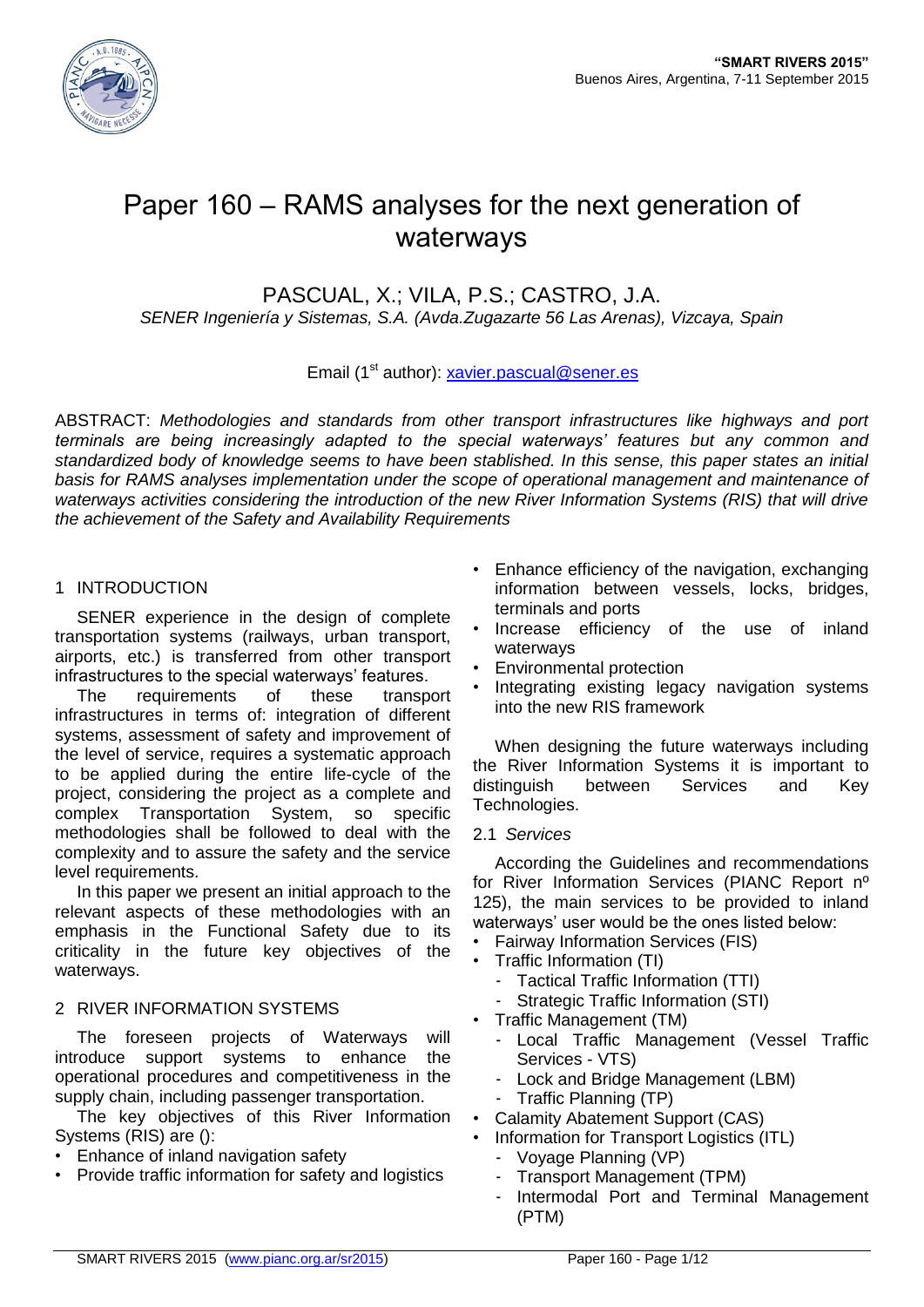

- Information for Law Enforcement (ILE)
- Statistics (ST)
- Waterway Charges and Harbour Dues (CHD)

# 2.2 *Involved Key Technologies*

According the same Guidelines, indicated services would be provided through the use of some key technologies like the ones listed below:

- Inland Electronic Chart Display & Information System (ECDIS)
- Inland Automatic Identification System (AIS)
- Electronic Reporting
- Notices to Skippers
- Radiotelephone Service
- Radar and Additional Location Devices

Additional Technologies such as enhanced communications systems (high-performance radio systems or satellite communications and location systems) plays crucial role in the deployment of the above identified technologies and services.



Figure 1: Relationship between RIS services and Key Technologies. (Source: PIANC)

On the operational side, a state-of-the art of TIC services will be required to deal with huge data management and storage, automatic decision making algorithms to improve the operations in real time.

All these technologies shall be designed and integrated into the civil infrastructure of the waterway and the port and shall manage low-tech devices such as lockage gates, mechanical equipment, etc.

It is important to manage this kind of projects with a system wide approach based in the mentioned objectives for the entire infrastructure:

- Guarantee Certain Level of Service
- Improve the Operations
- Assure the Safety for people and assets
- Be integrated into the environment with low environmental impact
- Be integrated with adjacent modes of transport when available.

# 3 SYSTEMS ENGINEERING APPROACH

Systems engineering is a methodical, disciplined approach for the design, realization, technical management, operations, and retirement of a system. Here "system" is a Waterway Transportation Infrastructure (e.g. civil structures, mechanical elements) together with a collection of different equipment for process and control that together produce results not obtainable by the elements alone.

Systems engineering is a holistic, integrative discipline, wherein the contributions of structural engineers, electrical engineers, mechanism designers, power engineers, human factors engineers, and many more disciplines are evaluated and balanced, one against another, to produce a coherent whole that is not dominated by the perspective of a single discipline.

We can consider Waterways Projects to consist of two main stages; the development of an engineering solution in the form of a detailed design and the delivery of the design solution through a procurement and build process.



Figure 1: Waterway Infrastructure Life Cycle

The design processes Waterways Infrastructures is, to a large extent, circumscribed by standards and codes; the technical solutions will be similar to those of recent projects, and the cost of the design will be

a fraction of that of the implementation, which in this case is the construction stage. Due to these factors, the design processes tend to be relatively well established and reasonably optimized and any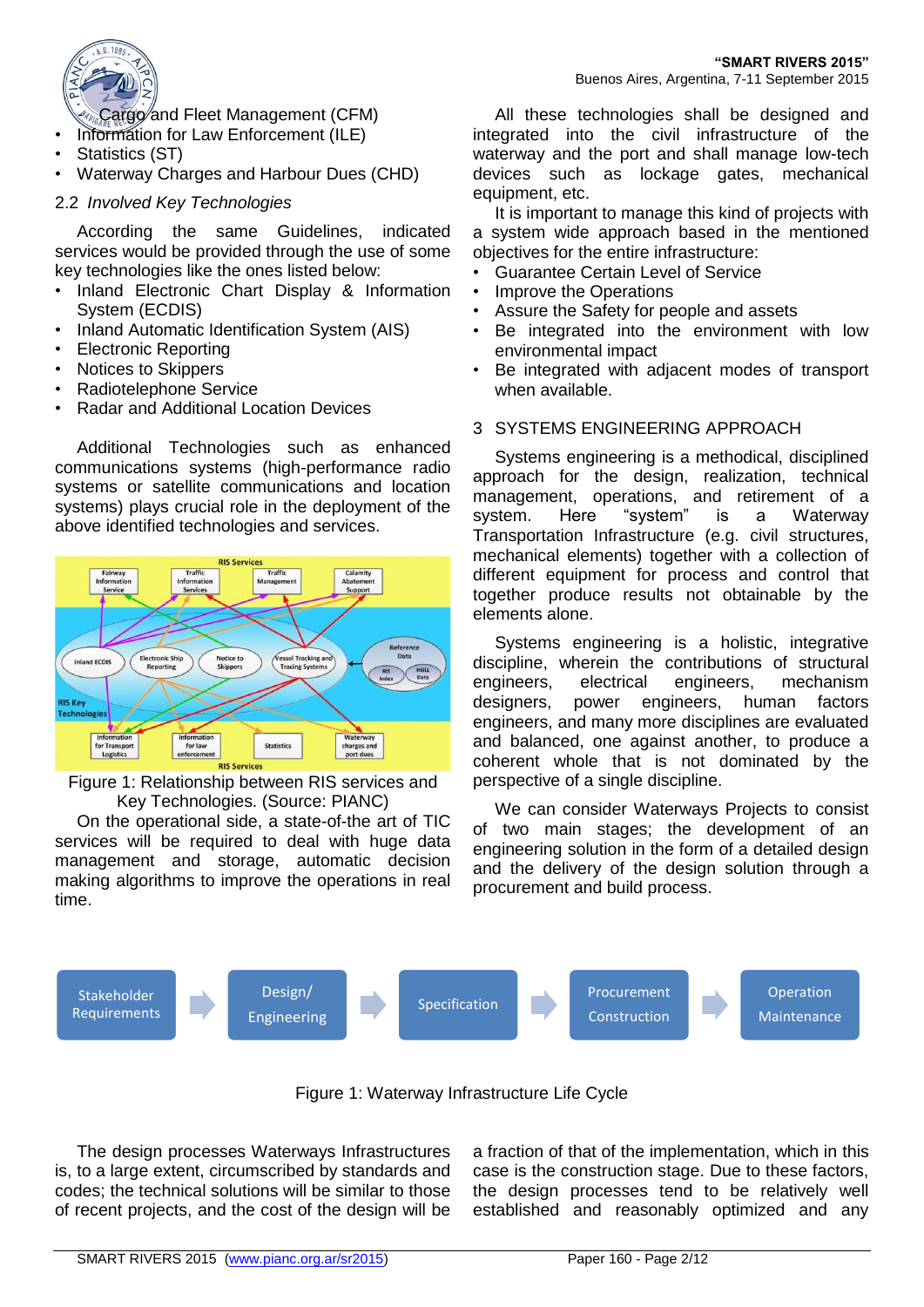

complexity to be addressed lies more in issues of interfaces, procurement and constructability.

In the Waterways Projects there are many complexities. There may be a number of outcomes required by a variety of stakeholders, some seemingly contrary to each other, and many alternative ways to satisfy the requirements all competing for priority and for the same resources and finances.

For projects that have a long time span, construction will often begin before engineering is complete. Situations such as these require a systematic approach in order to keep the project aligned. These circumstances add significant complexity to otherwise straightforward processes. For example, design change analysis will require not just consideration of the affected system/subsystem designs but also of the procurement and construction status of all interacting systems and **facilities** 

A common model used within infrastructure projects is the 'V' Model. This model serves as a guidance for Systematic Approach to Integration in

order to coordinates the activities between design and construction parties in terms of technical responsibilities and shared interfaces. Systems Integration avoids gaps and unclear scope definitions between technical disciplines: civil structures, mechanical components, lockage mechanisms, vessel information system, communications, etc.

There are several systems engineering practices that are involved in the Systems Approach for design and construction of Waterways Projects and in this paper we propose to focus in: requirements management, interface management, Safety and Availability Engineering, as part of the RAMS Discipline.

The application of systems engineering to the Waterways Design and construction is essential to support client's expectations for the timely and costeffective delivery of the project.

This approach to systems engineering will avoid over-engineering and its associated higher costs and unnecessary complexities.



Figure 2: Systems Approach V-Model (source Dutch Ministry of Public Works)

From this model it is clear that a comprehensive Requirements Management activity is crucial for the following reasons:

- Specify since the very beginning the scope of works clearly.
- Include the Clients expectations and needs into a single framework as other inputs to the project-
- Include non-technical issues to the project lifecycle such as RAMS and environmental constraints.
- Allow a systematic procedure to follow the design and define the verification and validation processes once the design and construction stages are completed.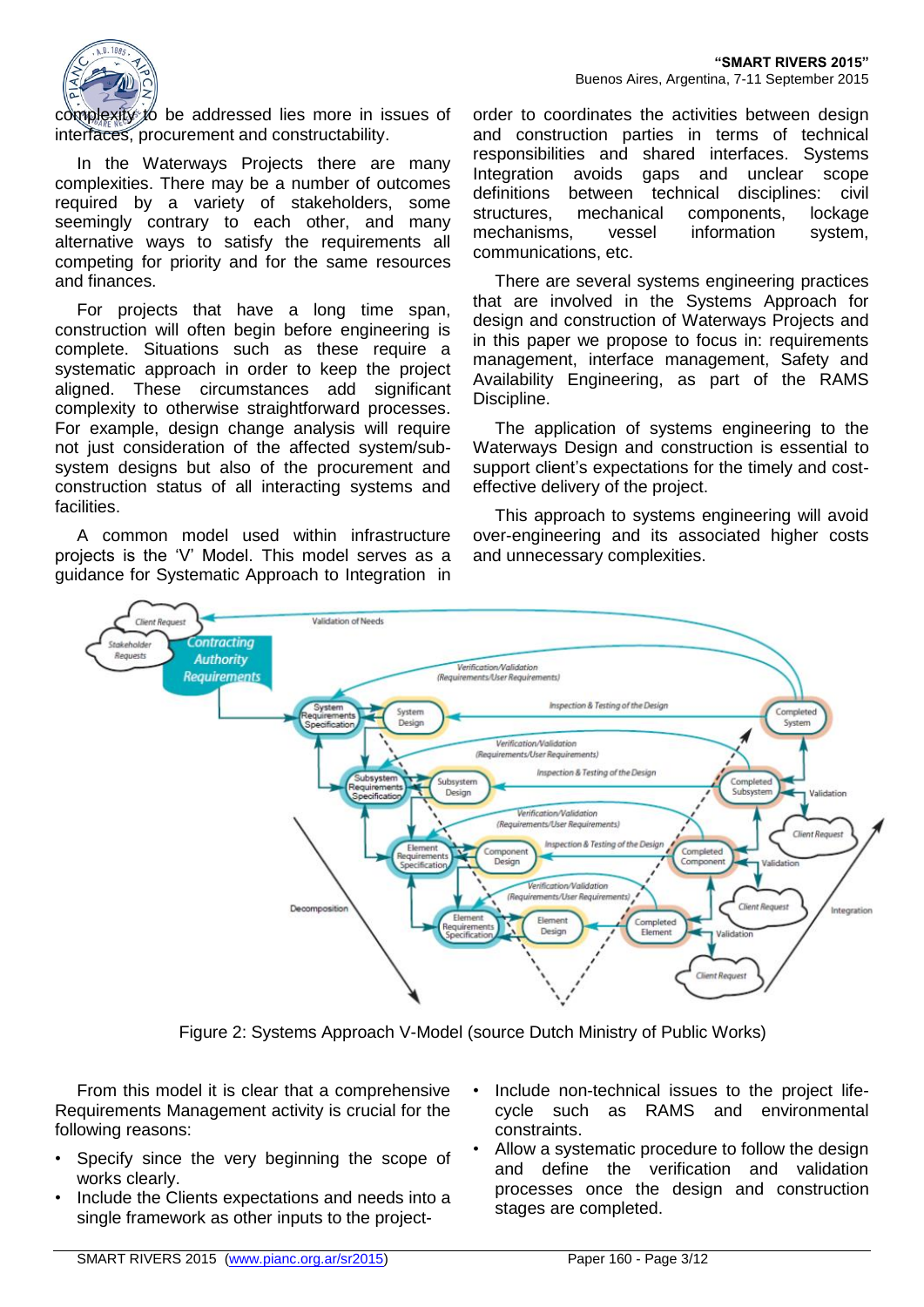

 $\gg$  systematic procedure for change management during project execution.

On the other hand, The goal of interface management is to identify, coordinate and perform design integration with adjacent contracts, third parties and other entities in cooperation with the Client. The interface management will assure that the work (design and construction) is being designed and executed in a way that facilities and subsystems are being accommodated without functional or physical constraints.

#### 3.1 *Requirements Management*

Requirements management activities apply to the management of all stakeholder expectations, customer requirements, and technical product requirements down to the lowest level component requirements.

There are several fundamental inputs to the Requirements Management Process:

- Requirements and stakeholder expectations are identified during the system design processes
- The Requirements Management Process must be prepared to deal with requirement change requests that can be generated at any time during the project life cycle or as a result of reviews and assessments
- System Verification and Validation results from the Verification and Validation Processes are mapped into the requirements database with the goal of verifying and validating all requirements.

The Requirements Management Process involves managing all changes to expectations and requirements baselines over the life of the project and maintaining bidirectional traceability between stakeholder expectations, customer requirements, technical requirements, component requirements, design documents, and test plans and procedures. The successful management of requirements involves several key activities:

- Establish a plan for executing requirements management.
- Receive requirements from the system design processes and organize them in a hierarchical tree structure.
- Establish bidirectional traceability between requirements.
- Validate requirements against the stakeholder expectations, the mission objectives and constraints, the operational objectives, and the project success criteria.
- Define a verification method for each requirement.
- Evaluate all change requests to the requirements baseline over the life of the project and make changes if approved

As each requirement is documented, its bidirectional traceability should be recorded. Each requirement should be traced back to a parent/source requirement or expectation in a baselined document or identify the requirement as self-derived and seek concurrence on it from the next higher level requirements sources.

An important part of requirements management is the validation of the requirements against the client expectations, the project objectives and constraints, the operational objectives, and the project success criteria.

#### 3.2 *Interface Management*

There shall be four (4) phases in the Interface Management process:

• Interface Identification

Although interfaces can be initiated throughout the life of the project, the initial identification of inter-faces shall be a structured process which shall be carried out by all involved parties.

Interfaces shall be identified on the Interface Matrix (IM), and for each of the entries, a list of interfaces and their descriptions shall be elaborated in the Interface Register (IR).

• Interface Definition:

This definition will allocate responsibilities to define the path forward to resolve the interface by means of the design activities.

Interface definitions shall include one or more of the following categories of information: Functional and technical definition, Demarcation points between works and/or systems, Limits of work scope between the parties, Construction/Installation requirements, Validation Requirements

The aim of the definition phase shall be to fully agree and baseline the interfaces to a point where interfacing parties are able to carry on with their own designs on the basis of the agreed interface.

• Interface Resolution

Resolution of an Interface may occur during various stages of the project as follows: at the same time that the interface definition is reached, once both interfacing parties have completed and are satisfied with their own design on the basis of the agreed interface definition.

Interface resolution shall be achieved directly by the interface parties defining the agreed actions, responsibilities and target dates.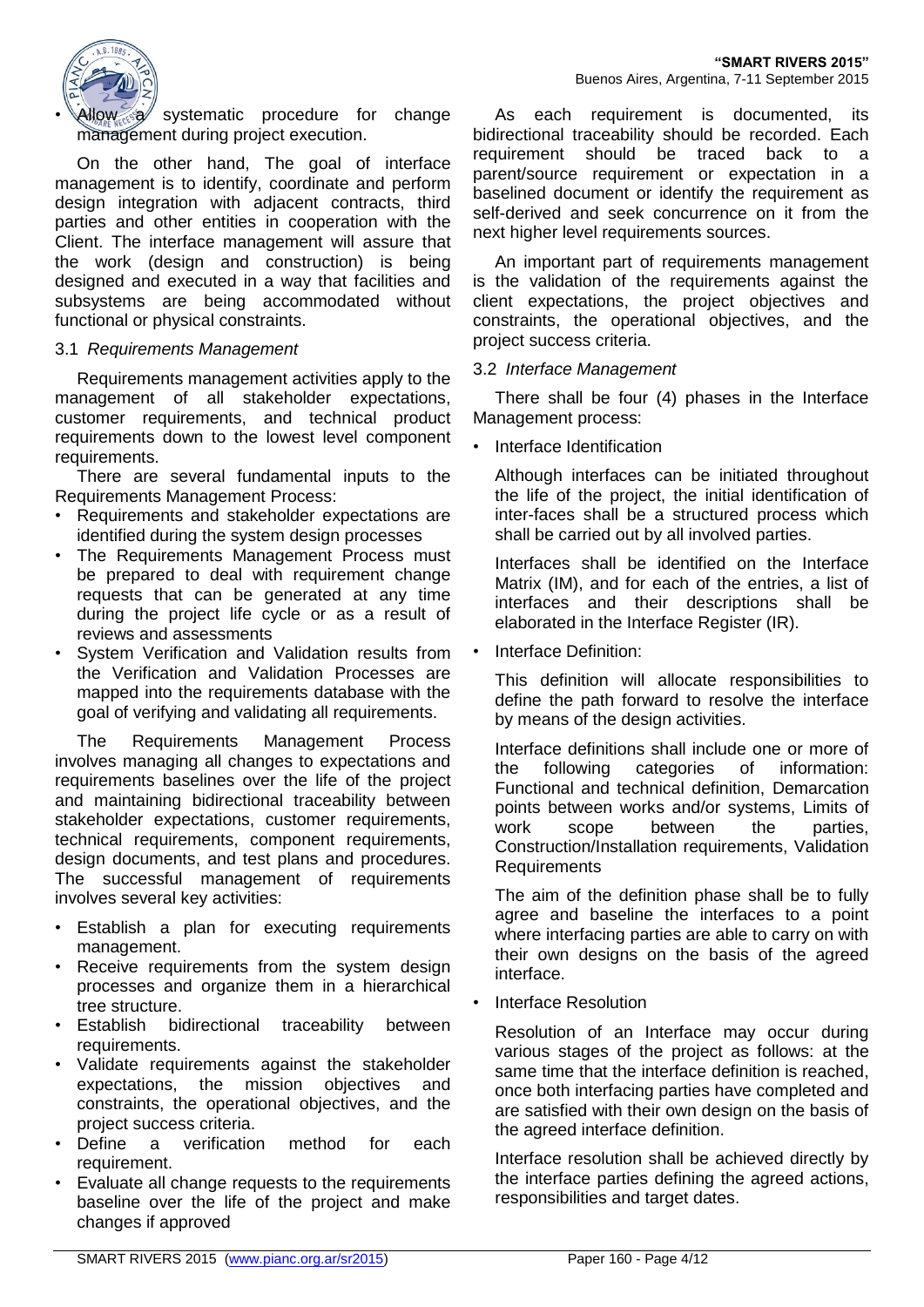

The information recorded for each interface will include: Interface description, Interface location, Interface status, indicating whether the interface is closed (design complete and mutually agreed) or in progress

• Interface Validation

Following the resolution of an interface which has a functional aspect, the correctness of its design and implementation shall be validated.

The validation of interfaces will generally be achieved through specific activities as specified in the cor-responding plans (e.g. Validation Plans or Test, Commissioning and System Integration Plan). These activities will encompass formal verification through test, specific analysis, review of design, etc.

# 4 SAFETY ENGINEERING

The Waterway Projects are intended to provide a means of transportation both for freight and passengers and the design shall consider also additional operational aspects that may influence in the final performance. One of this issues that is becoming a guiding constraint in other transportation systems (e.g. railways, urban transport, etc.) is the Functional Safety.

Safety Engineering encompasses a set of norms and methodologies to consider the safety as an input requirements since the beginning of the design of the Waterways system, including the client needs and expectations in terms of mitigation of accidents and hazards to avoid; not only casualties, even unexpected economic impacts, etc.

RAMS (Reliability, Availability, Maintainability and Safety) is a major contributor to the Quality of Service provided by the Waterway Project.

RAMS engineering is of utmost importance in the development of a waterway line, because the correct application and development of the RAMS engineering, methods, and tools shall drive the behaviour of the system, and determine whether the system will:

- Be able to achieve a defined level of rail traffic in a given time
- Be reliable and available to perform its given function
- Upon occasional failures, be repairable, and maintainable, with an acceptable restoration time
- Be safe for the lives of users, maintainers, and operators

RAMS engineering has a clear influence on the cost of the system during the whole life-cycle of the project (i.e. from design and development, through to operation and maintenance phases), because RAMS engineering will determine:

- The level of redundancy required to achieve a specific availability
- The complexity and cost of development of the subsystems (i.e. the development cost of subsystems with safety requirements, soars as the required level of safety increases)
- The numbers of spare parts, spare equipment, and spare trains to achieve a specific avail-ability and restoration time

RAMS is a characteristic of a system's long term operation and is achieved by the application of established engineering concepts, methods, tools and techniques throughout the lifecycle of the system.

The global process consists of risk analysis and hazard control. The risk analysis produces tolerable hazard rates which are the input to the hazard control.

In order to guarantee the required levels of safety a systematic approach shall be performed using the guidance of industry standards and similar practices from other transportation infrastructures, such as railways or process industry.

This methodology will avoid by design the occurrence of hazardous situations during operations.

All these techniques and tools are also described in in the norms listed in section [7:](#page-10-0)

This Safety or Risk Assessment Study comprises "every process control system considering each device and facility that have electrical and/or electronic and/or programmable electronic (E/E/PE) technologies.

The risk assessment study shall determine all required safety functions and safety integrity requirements for the project to be sufficiently reliable in order to prevent major hazards: flooding lower levels of locks facilities, dry-docking a ship, collisions with structural elements, collisions between vessels, etc.

The level of depth for the Risk Assessment Study and will be consistent with the level of procurement (replaceable items) as long as functionally independent items can be found.

If one replaceable item provides on its own a single safety function, then the replaceable item will be the lowest level the analysis will reach.

If for instance two or more replaceable items are located into an equipment or subsystem, and they together collaborate to provide a single safety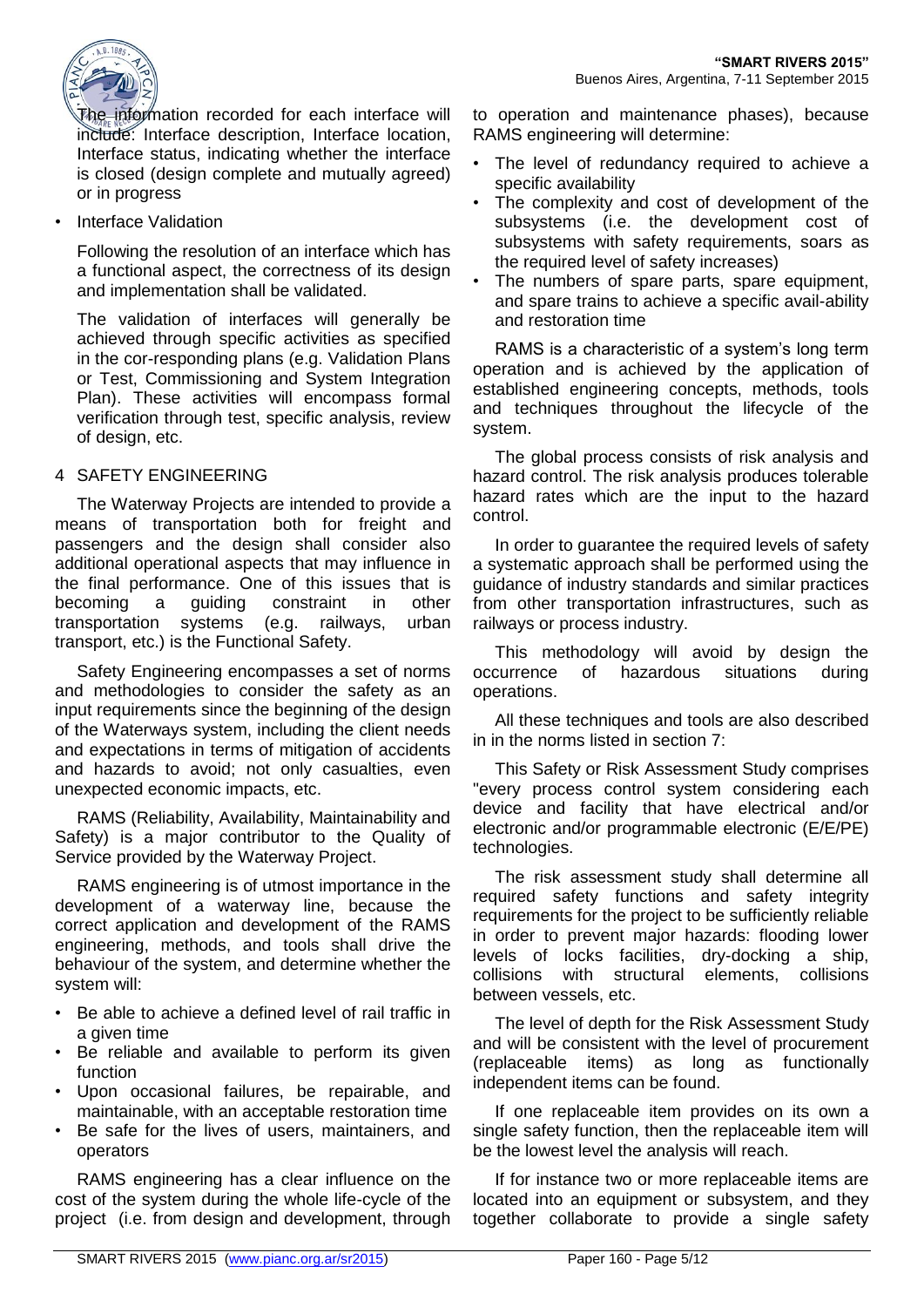

function, then the analysis will be kept at a the equipment or subsystem level.

A clear definition Safety Integrity can be found in IEC 61508: "Probability of an safety-related system satisfactorily performing the specified safety functions under all the stated conditions within a stated period of time", that is:

- The higher the level of safety integrity, the lower the probability of failure of the safety-related system.
- Safety integrity comprises hardware safety integrity and systematic safety integrity.
- Random hardware failures, may be quantified using such measures as the average frequency of failure.
- Systematic failures cannot be accurately quantified but can only be considered qualitatively.
- SIL is allocated to Functional Safety Requirements, not to system elements.



**Safety Integrity Level** 

The Safety Engineering comprises ten (10) stages that are introduced in the following sections.

#### 4.1 *System Definition*

On this phase we will define with a high-level of detail a functional description of the Waterways Infrastructures, with all the Operational Systems, including those in charge of the Operation and Control that may involve an impact in the functional safety of the infrastructure, as defined above.

The definition of the System shall be based and supported by the Owner requirements already identified where will be defined the operational principle, the safety policy to be followed and guidelines that will define required level of services.

The core activities that will be performed during this phase will be:

- Definition of the system boundaries
- Performance of a functional analysis along with identification of functional safety requirements
- Identification of safety related technical and operational requirements (at system level)

#### 4.2 *Hazard Identification at System Level*

In this stage it is crucial to involve both the final Operator (if it is identified) together with the Employer or the Owner currently in charge of the Project. A set of brainstorming or similar meetings shall be conducted in order to list the relevant accidents (including estimations of levels of consequences) for the envisaged Waterway Infrastructure. These accident descriptions must include field data (if available from similar infrastructures).

With these inputs the activity during this phase will focus on:

- Sort out the relevant top-level hazards
- identify hazards at system boundary (i.e. the system contribution in the disasters sequences)

The objective will be to produce a list of hazards for the Waterways Infrastructure aligned with the Project boundaries, in order to identify clearly what is out of the scope of the project and cannot be managed by Infrastructure (e.g. natural disasters, vandalism, etc.)

As an example of the above identification, the top level hazard (i.e. disaster) may be the "structural damage to a vessel" if locks are included into the project scope of works, but the hazard at the System Level boundary is that "a lock gate closes unexpectedly".

#### 4.3 *Consequence Analysis*

After a clear identification of the Hazards described at System Level boundaries, that is, considering the scope of works in a waterways project, we will have a unique list of "System Level Hazards". Considering also operational procedures, and other knowledge of the project including modes of operation, technical and operational aspects contributing as factors or mitigations in the hazard sequences, the activities during this stage of analysis will be:

• Analyze the possible consequences of each hazard, as identified in stage 2 (identify the sequences of events /conditions leading to a disaster).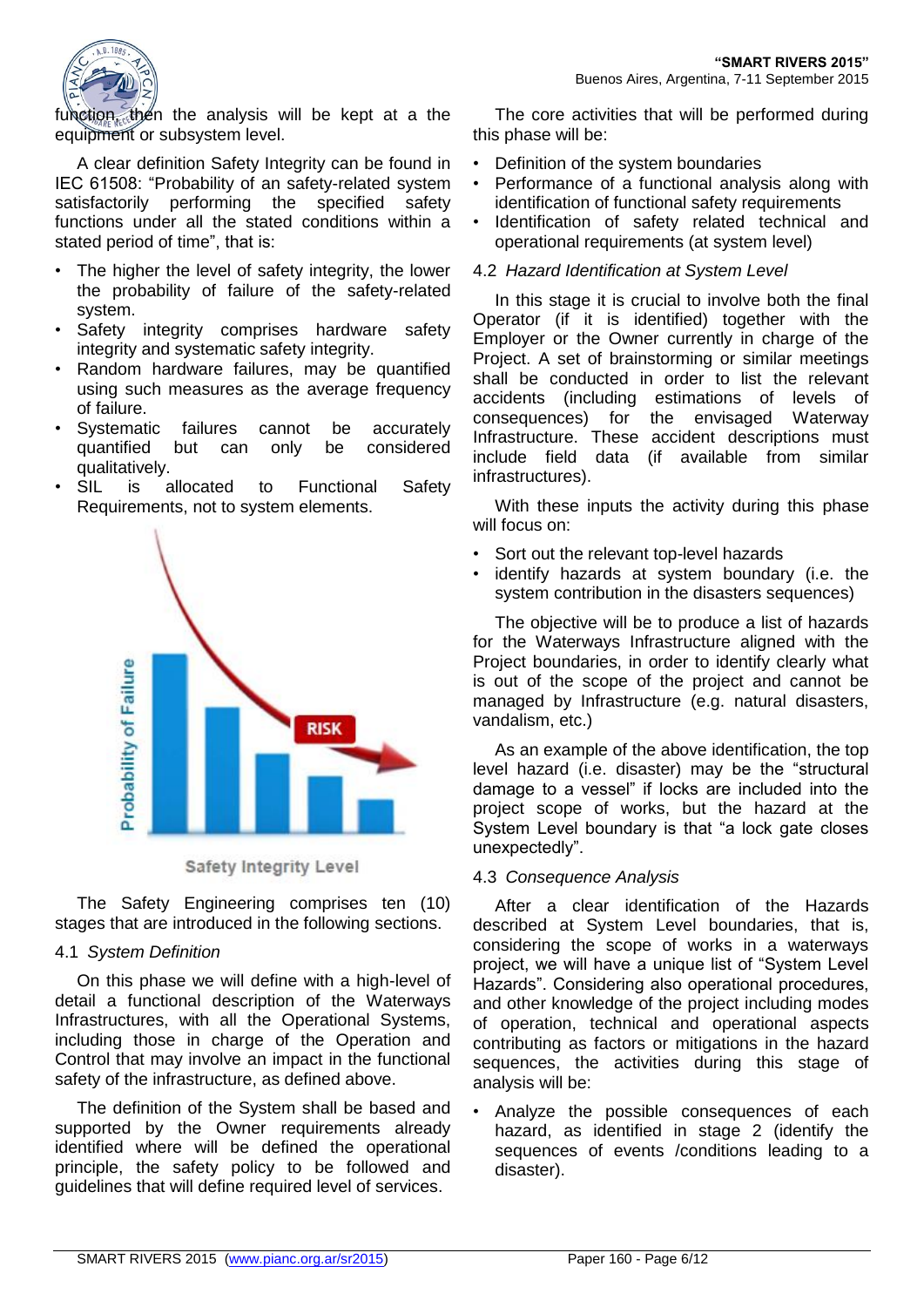

The following techniques will be used: Event Tree Analysis, and Fault Tree Analysis (Cause-Consequence Diagrams)

So, we will be able to develop a Cause-Consequence model, including quantified estimates for the probability of occurrence of each accident sequence initiated by each hazard.

Considering again the above example, with the Top Level Hazard (TLH) , "structural damage to a vessel" the objective is to estimate the occurrence probability of this TLH once the System Level Hazard (e.g Lock Gate closes unexpectedly) is triggered.

As mentioned, one technique is to evaluate this probability with the Event Tree Analysis tool, as shown in the following figure:



Figure 3: Event-Tree Analysis

#### 4.4 *Risk Tolerability Assessment at System Level*

The next step is to define for each of the System Level Hazards a numerical value of tolerable risk. This value will be the occurrence probability of the hazard that the system is assuming that can occur to achieve the overall safety targets. These targets are defined or derived from the first two stages of this process and shall be agreed with the Infrastructure Owner, Operator, etc.

Considering the Cause-Consequence Models for each of the System Level Hazards and the agreed Safety Citeria, we will develop a risk acceptability criteria that will be depicted into a risk matrix.

The following figure shows an example of Risk Matrix applicable to a waterway infrastructure with a Operational Life-Cycle (until retirement of the Infrastructure) of 100 years. It is very important to highlight that this matrix and especially the values for frequency and severity shall be agreed with all the stakeholders of the project.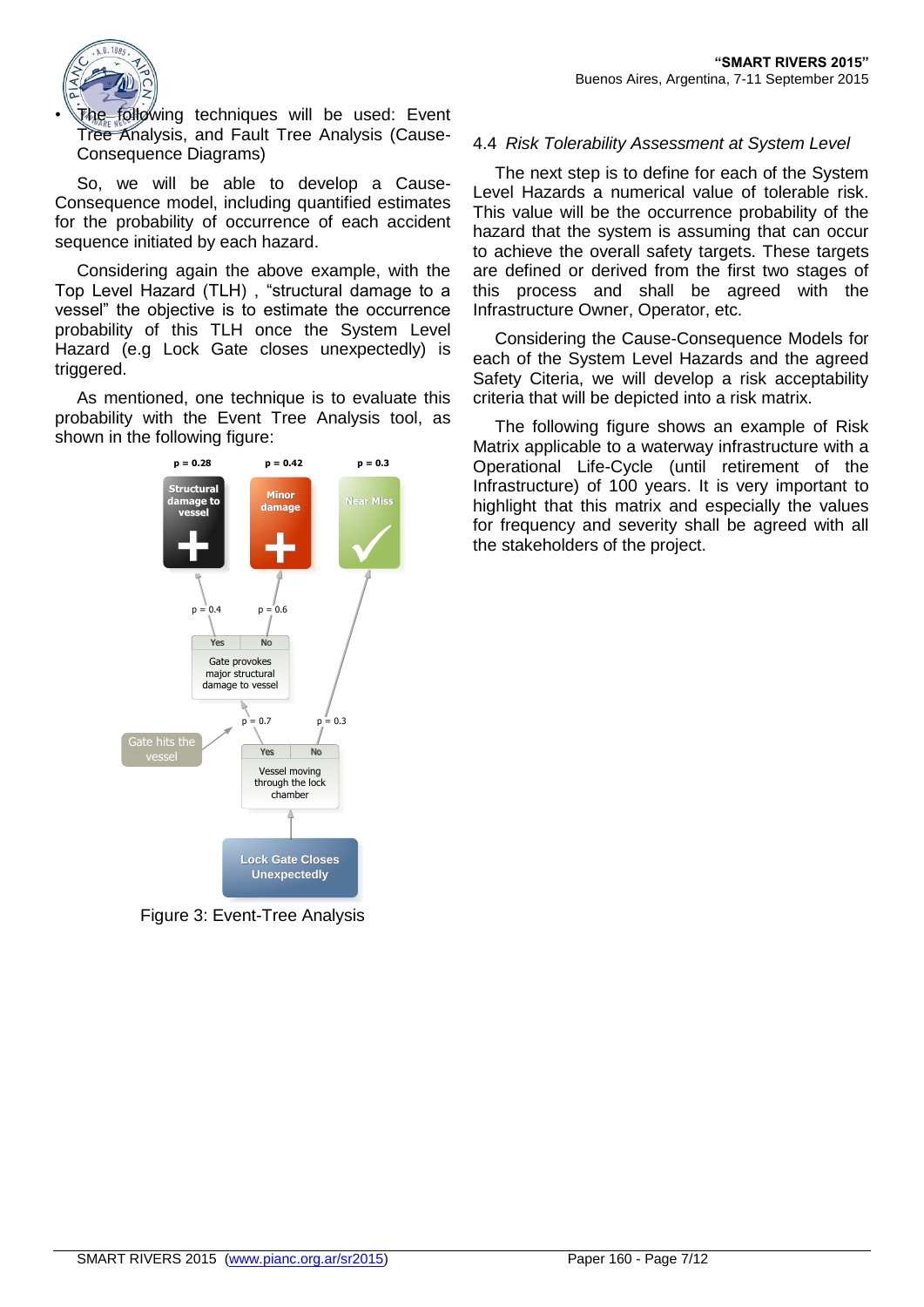#### **"SMART RIVERS 2015"** Buenos Aires, Argentina, 7-11 September 2015



| $N = N$<br>$\sum$ $\sum$ $\sum$<br><b>Severity</b> |                 |            |                        | 3                       | $\overline{2}$   |                        | 0                |
|----------------------------------------------------|-----------------|------------|------------------------|-------------------------|------------------|------------------------|------------------|
| Consequences                                       | Personal Safety |            |                        | Catastrophic            | Critical         | Marginal               | Negligible       |
|                                                    | Environment     |            |                        | Massive effect          | Major effect     | Localized effect       | Slight effect    |
|                                                    | Investment      |            |                        | Extensive damage        | Major damage     | Localized damage       | Slight<br>damage |
|                                                    | Reputation      |            |                        | International<br>impact | National impact  | Considerable<br>impact | Slight impact    |
| year)<br>Frequency<br>(Events / yeal               | A               | Frequent   | F > 1                  | <b>Intolerable</b>      | Intolerable      | Intolerable            | Undesirable      |
|                                                    | B               | Probable   | 1 > F > 1/10           | Intolerable             | Intolerable      | Undesirable            | <b>Tolerable</b> |
|                                                    | C               | Occasional | $1/10$ > F > $1/100$   | Intolerable             | Undesirable      | Tolerable              | Tolerable        |
|                                                    | D               | Improbable | $1/100$ > F > $1/1000$ | <b>Undesirable</b>      | Tolerable        | Tolerable              | Negligible       |
|                                                    | F               | Incredible | $F \le 1/1000$         | <b>Tolerable</b>        | <b>Tolerable</b> | Negligible             | Negligible       |

Figure 4: Risk Tolerability Matrix

For each of the identified Hazards and considering the tolerability criteria of the matrix, the Tolerable Hazard Rate (THR) is assigned, that is, the tolerable frequency (in events/year) that is acceptable for this hazard to keep the entire System (i.e, the Waterways Project) safe.

Note that for similar infrastructures and projects, this THRs may also be derived from comparison with existing systems or from acknowledged rules of technology, either by analytical or statistical methods.

So the output of this stage will be the List of System Hazards (as identified in stage 2) and the associated THR.

Back to the example that we are using as a guide for this explanation, from the event tree of stage 3 and, the system hazard has two relevant consequences:

- Structural Damage to a Vessel, with a tolerable frequency less than F<0,01 events/year (Critical)
- Minor Damage to a Vessel, with a tolerable frequency less than F<0,1 events/year (Marginal)

From the consequence analysis we select the most restrictive THR for the same System Harzard:



Figure 5: Tolerable Hazard Rate (THR) Assignation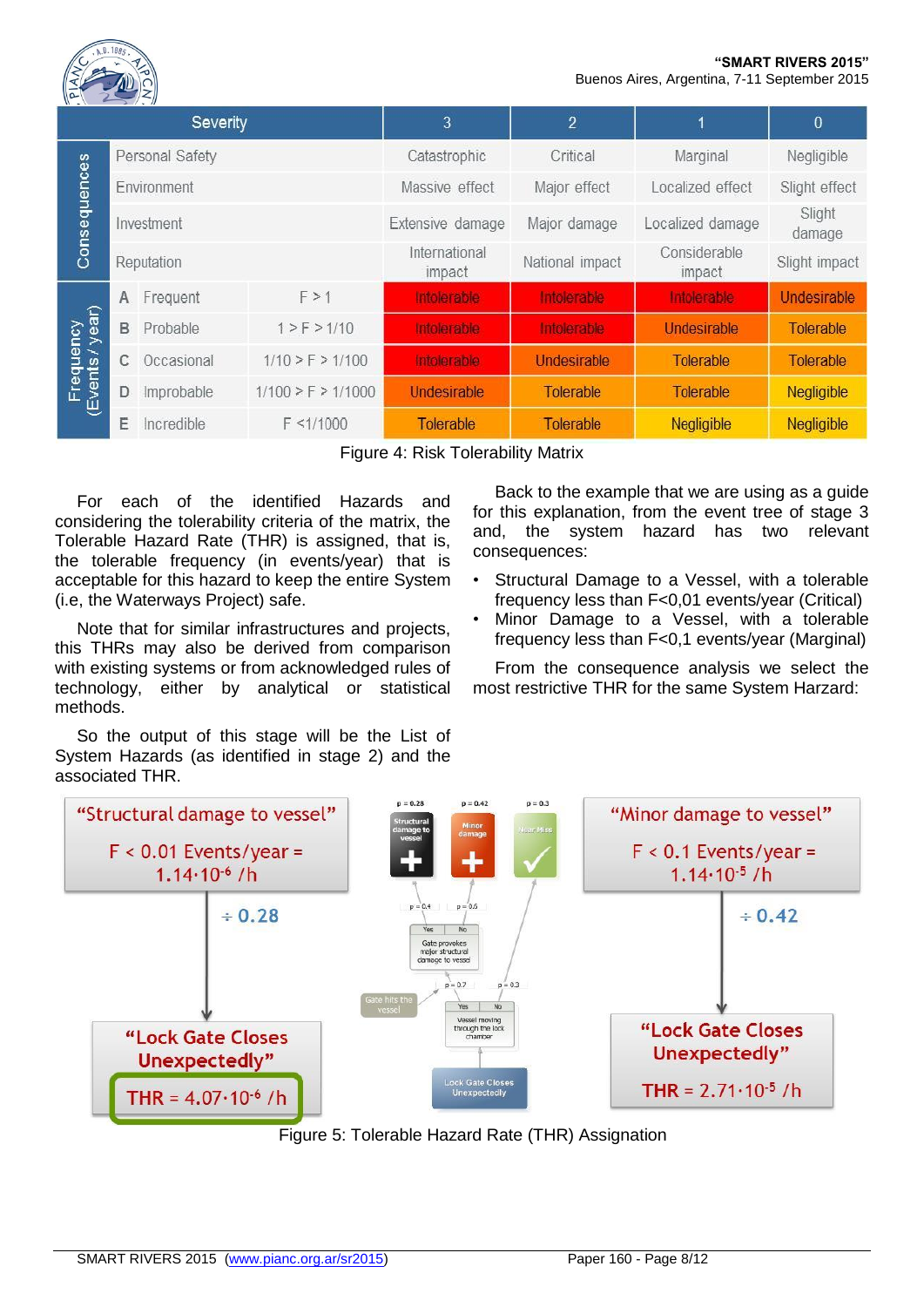

#### 4.5 *System/Subsystem Level Safety Requirements*

Once we have the System Hazards identified and quantified with the required THR value the objectives of this stage are:

- Translate system hazards into functional safety requirements
- Refine / complement the identification of safety related technical and operational requirements.

The above activities will allow establishing:

- A list of system functional safety requirements
- A quantified qualification of the tolerable frequency of system failure to meet each requirement (derived from the THR)
- List of system safety requirement (of technical or operational origin), which may not have been expressed as functional requirements.

Considering again the above example we have to translate system hazards into functional safety requirements with a quantified qualification of the tolerable frequency of system failure, for instance; the safety function will be:

"The gate shall operate from fully open to fully closed after the operator activates the close operation. The lock gates shall not close without a prior operator order." The tolerable frequency of system failure of this safety function is  $THR =$ 4.07·E-6 /h.

#### 4.6 *System Design*

In this stage it is crucial that the safety engineering activities evolves aligned with the detailed design of the Waterways to:

- Breakdown the system into subsystems, and elements.
- Develop a structured functional analysis, and identify safety related technical and operational requirements down to subsystems and elements level.

Then subsystems and elements specifications traceable to the system specification will be available.

#### 4.7 *Causal Analysis*

The critical objectives of this stage is to identify hazards at lower levels and to allocate them a THR, to elements/equipment/functions.

It includes two major activities:

- Fault tree Analysis (FTA)
- Common Cause Failure -CCF- analysis to justify independence of items.

To obtain:

- List of subsystem/element hazards.
- Description of the sequences of events linking subsystem/element hazards to system level hazards.
- Apportionment of THR to subsystem/element hazards

Considering again the example for a locking devices into a waterways, the following figure contains an example of a Fault Tree Analysis of the "Lock Gate Closes Unexpectedly" hazard. In this hazard, several subsystem/elements may participate: Local Machinery Control, Variable Frequency Drive, Motor Control, etc.



Figure 6: Fault Tree Analysis Assignation

Top event for the FTA is the system hazard, and most basic events are subsystem/element hazards at its boundary.

At the end of the tree, the following event is reached: "VFD Motor Activation Signal Failure"

A tolerable hazard rate THR =  $1.27 \cdot E \cdot 6/h$  has been apportioned to the VFD hazard "VFD Motor Activation Signal Failure".

Now we are near to our objective, that is to identify those physical requirements for equipments and devices that guarantees that our overall design is safe, from a top-down and structured analysis.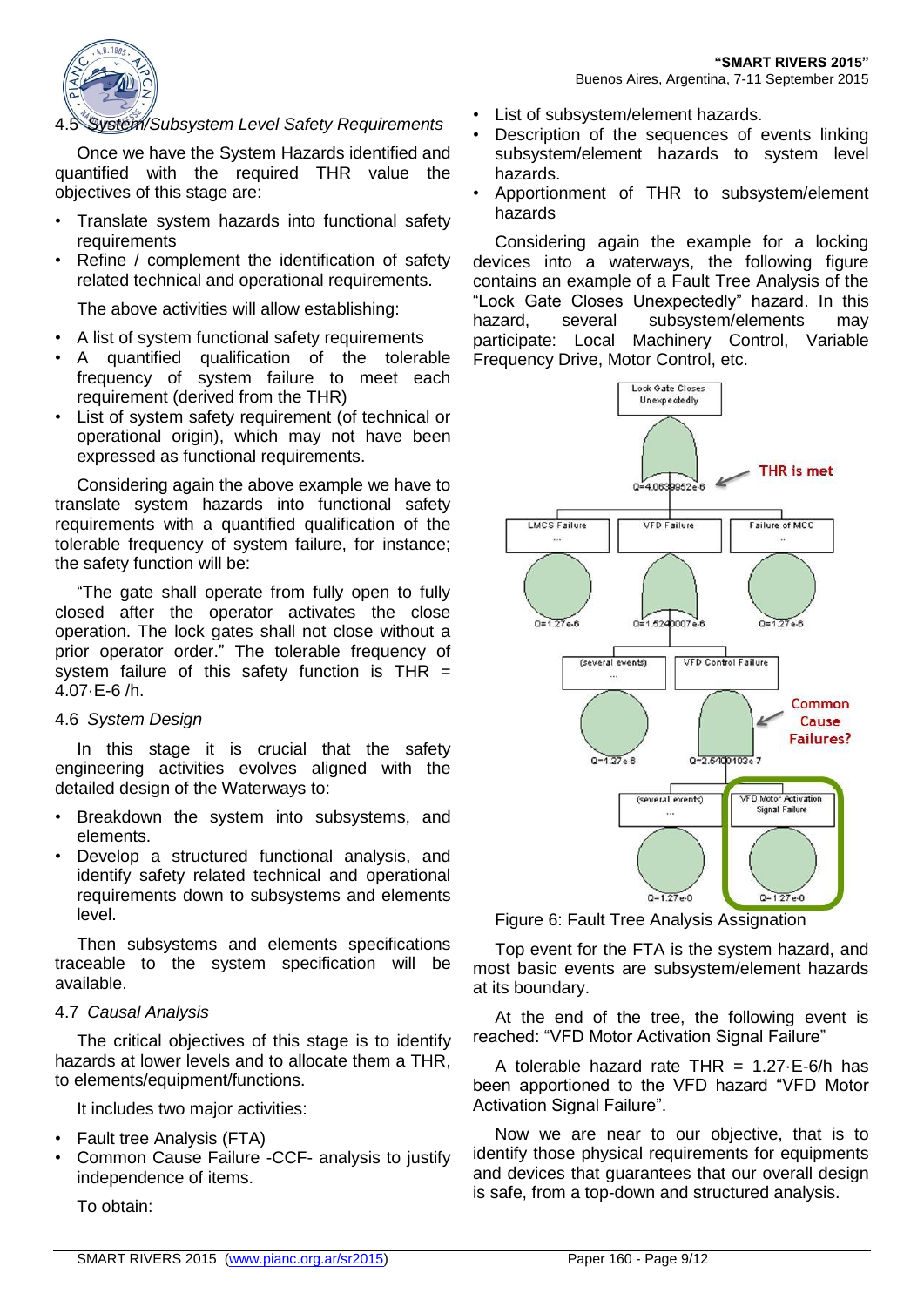

#### 4.8 *Safety Requirements Specification*

The objective of this stage is to translate subsystem/ element hazards into subsystem/ element level functional safety requirements and refine/complement the identification of safety related technical and operational requirements.

So we will obtain a list of subsystem/element functional safety requirements and a quantified qualification of the tolerable frequency of subsystem failure to meet each requirement (derived from the THR).

So, again with the same example, the Safety Function will be:

"The VFD shall drive the gates operating motor mechanism. The VFD shall not start the motors without a prior order from the control system"

"The tolerable frequency of failure of this safety function is THR =  $1.27 \cdot E - 6/h$ "

The above requirement is quantifiable and allows the design team to include in the detailed design the required element with this specification as an input for the procurement team. Providers shall be able to demonstrate (again using the same approach and standard) that the equipment or component has the required failure probability, based in manufacturers data, performing records, etc.

#### 4.9 *Safety Integrity Categorization*

One common framework that has becoming very popular in other engineering disciplines such as railways systems engineering or space and aeronautics industry is a cathegorisation of the safety functions using the Safety Integrity Levels (SIL) based in the operational conditions of the safety function, that is: if the function is performing continously (e.g. valve control, location system for a vessel, etc.) or if this function is designed to be operated under demand (e.g. emergency stop button, manual procedures to operate a device, etc.)

There is a consensus in the engineering practives to assign a correspondence between THRs and these Safety Integrity Levels (SIL) following the next table:

| Safety integrity<br>level (SIL) | Average probability of a dangerous failure on<br>demand of the safety function | Average frequency of a dangerous<br>failure of the safety function $[h^{-1}]$ |
|---------------------------------|--------------------------------------------------------------------------------|-------------------------------------------------------------------------------|
| 4                               | $\geq$ 10 <sup>-5</sup> to < 10 <sup>-4</sup>                                  | $\geq$ 10 <sup>-9</sup> to < 10 <sup>-8</sup>                                 |
| 3                               | $\geq$ 10 <sup>-4</sup> to < 10 <sup>-3</sup>                                  | $\geq$ 10 <sup>-8</sup> to < 10 <sup>-7</sup>                                 |
| $\mathfrak{p}$                  | $>10^{-3}$ to < 10 <sup>-2</sup>                                               | $\geq$ 10 <sup>-7</sup> to < 10 <sup>-6</sup>                                 |
|                                 | $>10^{-2}$ to < 10 <sup>-1</sup>                                               | $\geq$ 10 <sup>-6</sup> to < 10 <sup>-5</sup>                                 |

Figure 7: Safety Integrity Levels Assignation

Note that the values of THR (failures probabilities per year or per hour) are different if the Safety Function operates continously or on-demand, because the number of events /year will be completely different.

With our example, we will have a Safety Function: "The VFD shall drive the gates operating motor mechanism. The VFD shall not start the motors without a prior order from the control system" The Safety Integrity Level of this Safety Function is SIL1.

#### 4.10 *Consolidation of SIL Allocations*

In complex systems, the same function will participate into several System Hazards mitigations, to will be analyses with different points of view and within different scenarios and considerations.

Each of these analysis will give different values of tolerable hazard rate, that is, the same element will be required to have different probability of failires, so the final stage of this process is to consolidate the SIL Allocations and Failure probabilities to the safest and most restrictive case:

#### 4.11 *Implications of different SIL Levels*

After the above description step-by-step of the overall process it is important to give an overview of the expected impact of the SIL levles into the design processes:

SIL 1: is relatively easy to achieve especially with proven quality management practices apply throughout the design providing that Functional Safety Capability is demonstrated.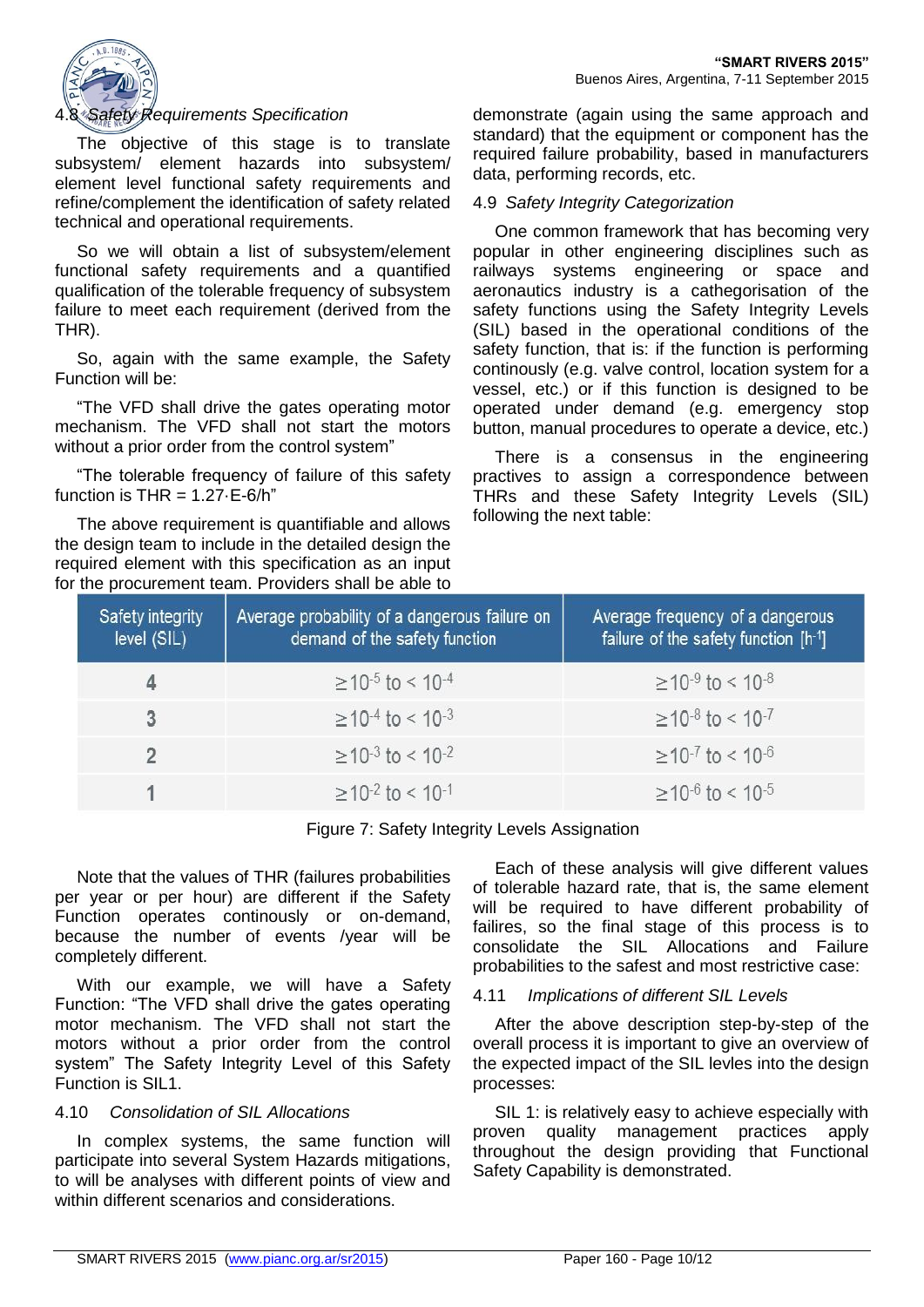

 $2$ : is not dramatically harder than SIL 1 to achieve although clearly involving more review and test and hence more cost.

SIL 3: however, involves a significantly more substantial increment of effort and competence than is the case from SIL 1 to SIL 2. Specific examples are the need to revalidate the system following change and the increased need for training of operators. Cost and time will be a significant factor and the choice of vendors will be more limited by lack of ability to provide SIL 3 designs.

SIL 4: involves state of the art practices including 'formal methods' in design. Cost will be extremely high and competence in all the techniques required is not easy to find. There is a considerable body of opinion that SIL 4 should be avoided and that additional levels of protection should be preferred.

Finally, it is important to appoint some typical misunderstanding in the concept of the SIL in the Systems Design:

SlLs should be assigned only after a top-down analysis starting from the highest system level. It is meaningless to assign SlLs prior to completing such an analysis.

SIL assignment should be undertaken down to a level where functionally independent items can no longer be found.

SlLs are allocated to safety-related functions and consequently the subsystem/element implementing these functions, but no further. SIL for an element (and for some elements), which are part of a subsystem (or system), is the same as for the equipment, unless functional independence can be demonstrated between elements within the equipment/element.

Functions with SIL0 exist and they may still make a significant contribution to safety. In such cases, no specific Safety Integrity requirements are defined. This does not mean that these functions are superfluous or that they need not be implemented. It only means that no Safety requirements need to be specified.

# 5 AVAILABILITY ENGINEERING

Systems Assurance is the application of management methods and analysis techniques to assure that a design meets Reliability, Availability, Maintainability and Safety (RAMS) criteria. Hence, Systems Assurance is often referred to as RAMS Assurance. System safety has been introduced in the previous section.

The RAM approach as described by CLC/TR 50126-2:2007 (see section [7\)](#page-10-0) is achieved by the application of established engineering concepts, methods, tools and techniques throughout the life cycle of the Waterways System, and can be characterized as a qualitative and quantitative indicator of the degree that the system, can be relied upon to function as specified and be both available and reliable.

Note that the referred standard deals with the application of RAMS to Railways; as mentioned earlier, the application of an industry proven methodologies with a holistic and system-wide sense quarantees the successful achievement of the project objectives: a transportation system (in this case, a waterway with systems to control the operation).

RAM management is an important discipline that contributes to a number of other engineering processes: Design by equipment and system topology selection guided by probabilistic reliability modeling and reliability demonstration through observed failure data; Operational & maintenance by guiding the operational and maintenance procedures, Continual improvement through a reliability growth program.

The goal of the Waterway system is to achieve a defined level of service in a given time. Railway RAM describes the confidence with which the system can guarantee the achievement of this goal. As such it is a major contributor to the Quality of Service required by the Client or Owner of the Infrastructure.

#### 6 CONCLUSION

The future development of the Waterways Infrastructures will require the introduction of additional systems to achieve operational objectives and guarantee the safety of the operations. Among these new systems to be included the River Information Systems (RIS) plays a crucial role and require that their design evolves aligned with the other engineering disciplines, typically focused in infrastructures and mechanical devices.

This paper presents a holistic approach to deal with the complexity of these projects from a System-Wide point of view with an especial emphasis on some of the critical aspects that typically drive the Project Life-cycle activities: requirements, management or safety management.

#### <span id="page-10-0"></span>7 REFERENCES

• IEC 61508-1:2010 Functional safety of electrical/electronic/programmable electronic safety-related systems. Parts 1-7.